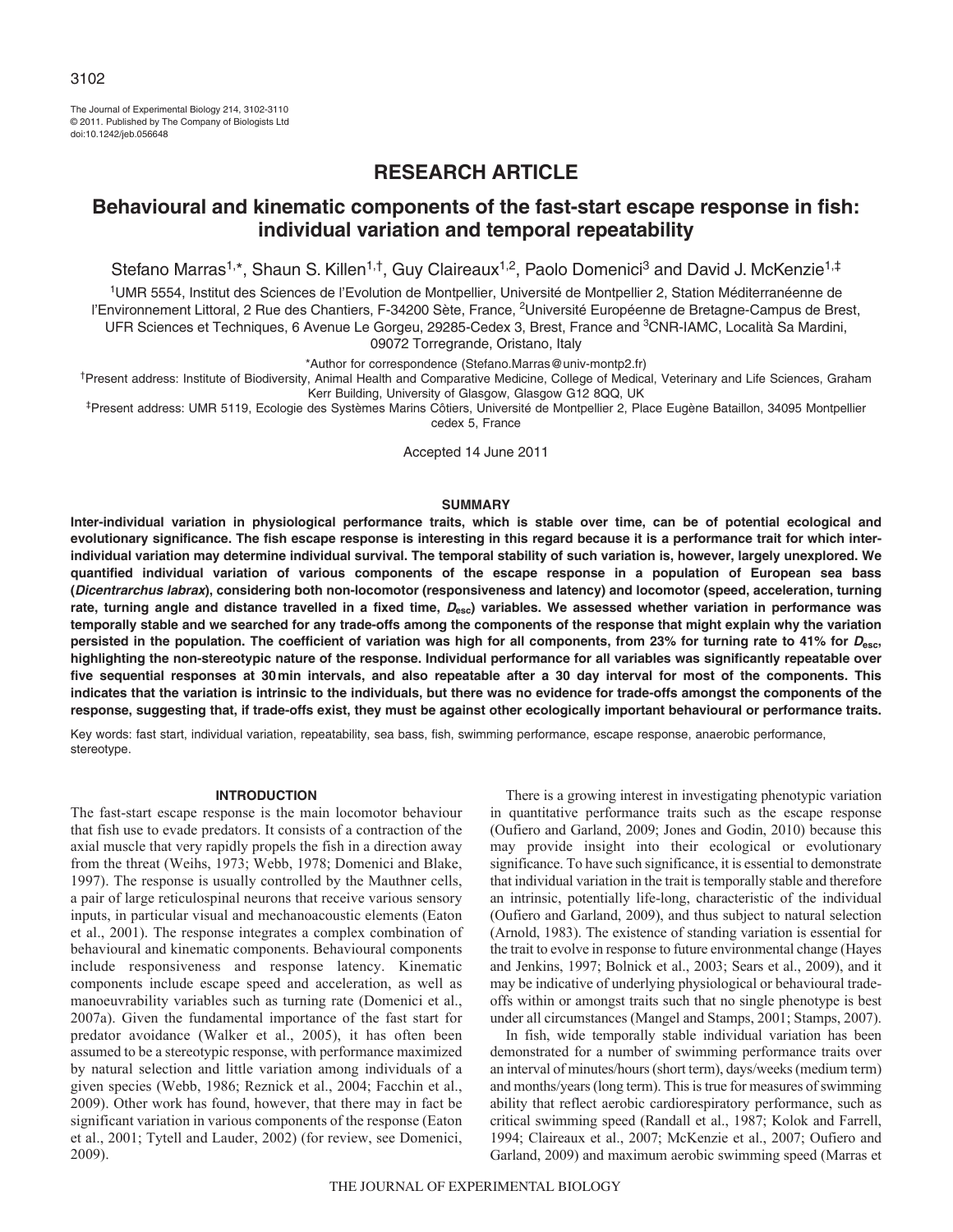al., 2010). It also appears to be the case for some forms of anaerobic swimming performance, such as maximum sprinting speed (Reidy et al., 2000; Nelson et al., 2002; Nelson and Claireaux, 2005; Nelson et al., 2008).

The escape response is a performance trait for which interindividual variation has been linked to differential success in predator avoidance and therefore survival (Walker et al., 2005). There is evidence that individual maximum escape speed is quite variable (see Domenici, 2009) and that this variation is repeatable over the short and long term (Gibson and Johnston, 1995; Langerhans et al., 2004; Oufiero and Garland, 2009). Overall escape success is likely, however, to be influenced by factors other than such purely kinematic components of the response (Fuiman and Cowan, 2003; Walker et al., 2005; Domenici et al., 2007a). For example, Scharf and colleagues exposed four fish species to a fish predator, and found that the most successful in evading predation was not the species with the highest escape speed but the one with the shortest reaction distance (Scharf et al., 2003). This suggests that overall escape success can also be affected by non-locomotor components. Therefore, it is likely that escape success is the result of a combination of all of the non-locomotor and locomotor components of the response. It is also possible that variation in overall escape performance is maintained in a population because of trade-offs amongst the individual components of the response (Turesson et al., 2009).

In this study, we investigated inter-individual variation and its temporal stability in a suite of behavioural and kinematic components of the escape response in juvenile European sea bass. This species is a temperate perciform that, during its juvenile stages, inhabits shallow coastal waters where it can be subject to significant predation pressure by other fish and birds (Quignard, 1984; Dufour et al., 2009). It is, therefore, an appropriate model on which to investigate the components of the escape performance.

We examined three main hypotheses: (1) that the degree of variation in the components of the escape response is too great for it to be considered 'stereotypic' in sea bass (Wainwright et al., 2008; Domenici, 2009); (2) that this variation is repeatable over the short term (30min) and medium term (30 days) and, hence, probably intrinsic to the individuals; and (3) that trade-offs in performance exist amongst the various different non-locomotor and locomotor components of the escape response, which allow intrinsic variation in performance to persist within a population.

# **MATERIALS AND METHODS Animals**

Juvenile European sea bass *Dicentrarchus labrax* (Linnaeus 1758) derived from wild western Mediterranean broodstock, were obtained from a local fish farm (Salses le Chateau, France; 42°49'N, 2°57'E) in February 2008. On arrival at the laboratory, fish were transferred to a square holding tank  $(0.8 \text{ m}^2)$  with re-circulating, filtered natural seawater. Sea bass were kept at constant temperature (20±0.3°C) and salinity  $(35.1\pm0.2\%)$  under the prevailing natural photoperiod, for at least 4 weeks before the beginning of the experiments. Fish were fed four times a week with commercial pellets (Aphytec, Mèze, France) but individuals were fasted for at least 24h before use in experiments.

## **Experimental set-up and protocol**

Experiments were performed in a circular tank (100cm diameter, 80cm depth and 25cm water depth), supplied with re-circulating seawater at 20°C. The escape response was induced by mechanical stimulation. A PVC cylinder with a tapered point and an iron bolt at the opposite end (10cm height, 2cm diameter, weighing 35g) was released by an electromagnet from a height of 150cm above the water surface. To prevent visual stimulation before contact with the water, the stimulus fell within a vertical PVC tube (15cm diameter) positioned 0.5cm above the surface. A mirror inclined at 45deg was attached to the end of the vertical tube to video record the time of contact between the stimulus and the water surface (Dadda et al., 2010). Floodlighting was supplied by two 250W spotlights and the arena was covered by a black tarpaulin to screen the fish from visual disturbance. A high speed camera (Redlake Motion Scope, DEL Imaging Systems LLC, Cheshire, CT, USA) was positioned above the experimental tank. The camera was connected to a PC by a Pinnacle analog-to-digital conversion system (Avid Technology Inc., New York, NY, USA) and recorded the escape response at 250Hz. The camera was triggered to capture video from 1s before the stimulation to 3s after.

Individual fish were transferred to the experimental tank and left undisturbed for 60min. To assess short-term repeatability of performance, a fish was stimulated five times at  $\sim$ 30 min intervals (i.e. five repetitions in trial 1). To avoid differences in relative performance between repetitions due to different orientation and distance from the stimulus, the fish was stimulated only within a range of angles between 80 and 100deg relative to the stimulus, and at a relatively fixed distance from the stimulus of between 20 and 25cm. A gentle circular flow  $({\sim}3 \text{ cm s}^{-1})$  was created in the experimental tank using the inflow from the re-circulating filter system. This elicited positive rheotaxis, which induced the fish to keep a relatively unchanging position for the duration of the experiment, so that it was possible to deliver the stimulus at set intervals of between 30 and 35min. After the 5th stimulation, the fish was removed from the tank, anaesthetized (2-phenoxyethanol;  $0.3$  ml  $l^{-1}$ ) and measured for length and mass. The fish was then tagged with a Visual Implant AlphaTag (Northwest Marine Technology, Shaw Island, WA, USA) beneath the transparent periocular tissue, for individual identification. Fish were subsequently returned to their stock tank and left undisturbed for 30 days. After this interval, the same protocol of five sequential stimulations (i.e. five repetitions in trial 2) was performed, to assess medium-term repeatability of performance. A total of 38 sea bass were tested.

### **Escape response measurements**

Escape sequences were analysed using Redlake MotionScope PCI (ver. 2.21.1.). Two-dimensional *X*-, *Y*-coordinates of the fish's centre of mass (CoM) and tip of the head were plotted every 4ms from 20ms before to 160ms after the stimulus onset (45 frames in total).

The following variables were analysed according to Lefrançois and Domenici (Lefrançois and Domenici, 2006): (1) responsiveness, i.e. the percentage of fish, of the total analysed, that responded to the stimulation with an escape response; (2) latency, defined as the time interval between when the stimulus broke the water surface and the first detectable escape movement of the fish; (3) distance–time variables, evaluated within a fixed time (58ms) (Dadda et al., 2010), which approximately corresponded to the mean duration of stage 1 and 2 of all fish considered for all tests (mean escape duration), including cumulative distance (*D*), maximum escape speed ( $U_{\text{max}}$ ) and maximum acceleration ( $A_{\text{max}}$ ); (4)  $D_{\text{esc}}$ , a measure of the distance covered by the fish within 88ms of being stimulated (this time interval was the sum of the mean latency and the mean escape duration for each trial); (5) stage 1 turning angle, calculated as the angle between the segment joining CoM and the tip of the head, at the beginning and end of stage 1; and (6) stage 1 turning rate, calculated as the angle between the segment joining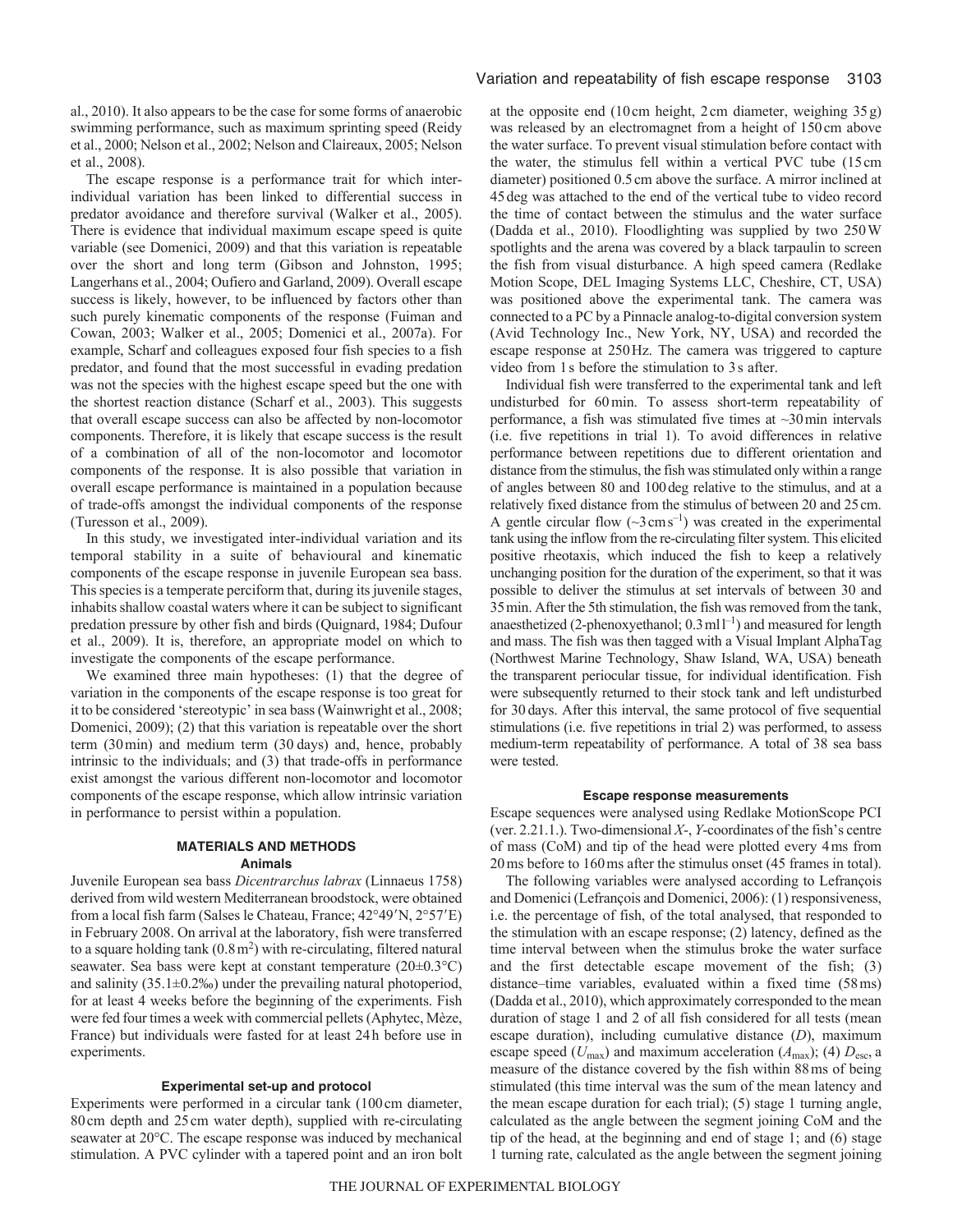# 3104 S. Marras and others

CoM and the tip of the head, at the beginning and end of stage 1, divided by the stage duration. A polynomial regression procedure with five smoothed moving points was then applied for each derivative procedure (i.e. speed and acceleration) as described by Lanczos (Lanczos, 1956).

## **Data analysis and statistics**

The mass (*M*) and fork length (FL) of each fish were used to calculate condition factor  $(K_f, 100M/FL^3)$ , as an index of the relative stoutness of each individual, to compare quantitatively within the population. For each individual and for each trial, the best value for each escape variable  $(B_v)$  was identified, wherever this occurred during the five stimulus repetitions. Paired *t*-tests were used to compared individual differences in FL,  $M$ ,  $K_f$  and in the  $B_v$  of each escape variable, between trial 1 and trial 2. Multiple linear regressions, with the escape response variables as the dependent variable and fish FL,  $M$  and  $K_f$  as independent variables, were used to investigate whether size affected performance variables within trials. In order to evaluate whether the relative changes in size had an effect on the relative change in ranking, further multiple linear regressions were performed, with the relative rank difference measured as  $\Delta R$ =rank  $B_v$  trial 2–rank  $B_v$  trial 1 as the dependent variable, for each performance variable, and the percentage size difference between trials 1 and 2 measured as  $\Delta FL = FL$  trial 2–FL trial 1,  $\Delta M$  =mass trial 2–mass trial 1 and  $\Delta K_f = K_f$  trial 2– $K_f$  trial 1 as independent variables. The effects of subsequent escape tests on responsiveness were assessed using a  $\chi^2$  test. A two-way repeated measures ANOVA with fish as the subject, repetition as the repeated factor, and trial as the second factor was use to analyse differences in escape latencies, distance–time variables, *D*esc, stage 1 turning rates and stage 1 turning angles. Short-term repeatability was tested by comparing the best *versus* the second best value of performance (for the five stimulations performed) for each individual. Two different procedures were used to assess the short-term repeatability: (1) Pearson's product-moment correlation coefficient (i.e. a parametric test); and (2) the intraclass correlation coefficient (ICC) (Shrout and Fleiss, 1979). This coefficient is the ratio of variance among individuals to the total (among  $+$  within) variance and is calculated from the mean square terms of the ANOVA (Becker, 1984; Lessells and Boag, 1987). The intraclass correlation coefficient ranges from 0, when all individuals have the same mean, to 1, when all individuals have a different mean and all measurements on the same individual are identical (i.e. perfect repeatability). Medium-term repeatability was tested by comparing the best value achieved in trial 1 with the best value achieved in trial 2, 30 days later. In this case, Pearson's correlation was the only method used to assess repeatability. As animals increased in *M* during the 30 days between the two tests (and the mean *M* between the repeated measures shifted), intraclass correlation was not reliable for this kind of analysis (Hayes and Jenkins, 1997). The coefficients of variation (CV=s.d./mean) were used to assess the extent of variation in the escape components. CV should be inversely related to stereotypy, i.e. components with a high CV show low stereotypy. Relationships between variables, in particular, those indicative of performance trade-offs, were tested using linear regressions. Statistical analyses were performed using SigmaPlot Version 11.0 (Systat Software Inc., www.systat.com). A probability less than 5% (*P*<0.05) was taken as the limit for statistical significance.

# **RESULTS**

# **Size and habituation effects**

Fish FL,  $M$  and  $K_f$  increased significantly from trial 1 to trial 2 (FL from 10.6 $\pm$ 0.8 cm to 12.1 $\pm$ 1 cm, mean  $\pm$  s.d.; paired *t*-test; *P*<0.05;



Fig. 1. Responsiveness (% of total) in sea bass over five sequential stimulations in trial 1 (A) and trial 2 (B).

*M* from 13.4±3.5 to 21.3±6.7g; paired *t*-test; *P*<0.01; *K*<sub>f</sub> from 0.89 to 1.01; paired *t*-test;  $P<0.01$ ).  $B_v$  values did not, however, differ between trials (paired *t*-test; for all variables *P*>0.05). Fish FL, *M* and  $K_f$  had no effect on the  $B_v$  values of either trial (multiple linear regression; trial 1, all *P*>0.05; trial 2, all *P*>0.05). Individual differences in fish FL, *M* and  $K_f$  between trials did not influence the ranking differences  $(\Delta R)$  of any of the escape response variables (multiple linear regression; for all escape variables, *P*>0.05). Animal orientation and distance to the stimulus at the time of stimulation (88±5deg and 21.5±2.1cm, respectively) did not influence any of the components of the escape response (multiple linear regression; *P*>0.05).

Fish showed no habituation effects across the five sequential tests at 30min intervals, for all of the escape performance components. A  $\chi^2$  test showed that responsiveness did not vary across the five stimulations, in either of the two trials (*P*>0.05; Fig. 1). The ANOVA revealed a similar result for all other components across the sequential stimulations in both trials.

#### **Variation**

The inter-individual CVs of all escape performance components are shown in Fig.2 and given in Table1. Among the components of the response, escape latency and  $D_{\text{esc}}$  were most variable, with a CV of 37.5% in trial 1, and 35.3 and 40.7%, respectively, in trial 2. The least variable component was turning rate, in both trial 1 and 2 (CV of 23.5 and 23.2%, respectively).

# **Repeatability**

All of the components of the fast-start escape response were repeatable over the short term, within each trial (*P*<0.001; Table1; Figs3–6). Only 5 of the 7 measured performance components were, however, repeatable over the medium term; namely,  $D(P=0.03)$ ,  $U_{\text{max}}$  (*P*=0.01), turning rate (*P*=0.04), turning angle (*P*=0.03) and  $D_{\text{esc}}$  ( $P<0.01$ ) (Table 1; Figs 7 and 8). Latency ( $P=0.21$ ) and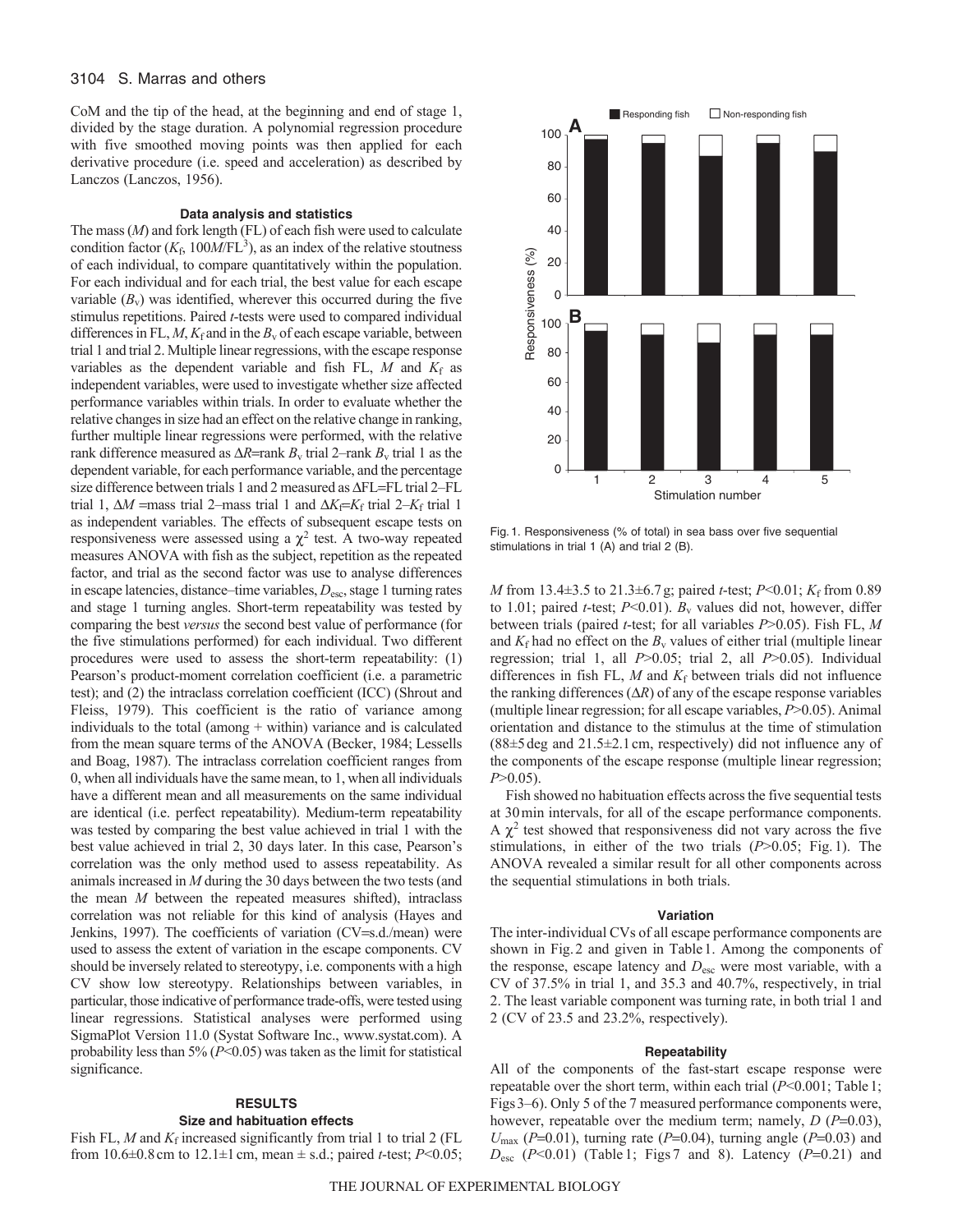

Fig. 2. Coefficients of variation (CV) of the seven performance variables measured. D, cumulative escape distance;  $U_{\text{max}}$ , maximum escape speed;  $A_{\text{max}}$ , maximum escape acceleration;  $D_{\text{esc}}$ , escape distance covered in 88 ms.

*A*<sub>max</sub> (*P*=0.22) were not repeatable over the medium term (Table 1; Fig.9).

## **Correlations between the escape components**

We found no evidence of trade-offs (i.e. negative correlations) between the components of the escape response. On the contrary, we found some positive correlations. Distance–time variables were all correlated with each other (*D* and *U*max, *P*<0.01; *D* and *A*max, *P*<0.05; *U*max and *A*max, *P*<0.05). Turning rate was positively correlated with *D* ( $P$ <0.05),  $U_{\text{max}}$  ( $P$ <0.05) and  $D_{\text{esc}}$  ( $P$  <0.05), but not with latency (*P*>0.05) and *A*max (*P*>0.05). Turning angle was positively correlated with stage 1 *D* (*P*<0.05), but not with the other variables.  $D_{\text{esc}}$  was positively correlated with latency ( $P<0.01$ ) and  $D(P<0.05)$  but this was expected as  $D_{\text{esc}}$  is a composite variable derived from *D* and latency.

### **DISCUSSION**

Our results reveal a large degree of standing inter-individual variation in the behavioural and kinematic components of the escape response in this population of juvenile European sea bass. The results also demonstrate that relative individual performance of all components of the response was repeatable over short-term intervals of minutes/hours. That is, although each individual varied in their sequential responses, when the two highest performance trials were plotted against each other, there was a significant positive relationship within the overall population. Some individual components were also repeatable over the medium-term interval of 30 days. There was no evidence that the standing variation reflected trade-offs in performance among components of the response.

## **Escape performance is not stereotypic**

A recent review of the literature reveals that behaviours that are considered to be stereotypic have a CV that falls between 0 and 20% and, in most cases, is below 10% (Domenici, 2009). This was not the case for the escape response variables, which all exhibited CVs in excess of 20% (Domenici, 2009). The CVs for the escape variables in the present study were also relatively high, ranging from 23 to 41%. Wainwright and colleagues suggested that there is no absolute threshold CV that defines whether or not a specific behaviour should be considered to be stereotyped (Wainwright et al., 2008). Rather, a decision should be made within a comparative context. Therefore, a valid means to evaluate the stereotypy of escape response variables is by comparison against the CVs of other performance variables from the same species. The CVs of critical swimming speed, maximum sprint speed, maximum speed achieved with constant acceleration test and gait transition speed are all markedly lower (17, 17, 18 and 15%, respectively) (Nelson and Claireaux, 2005; Claireaux et al., 2007; Marras et al., 2010) than the CVs of the escape response variables in the sea bass. The most variable fast-start component was *D*esc, with a CV of 41%. Because this component was measured considering latency and locomotor components, its variation receives a contribution from the variation in all of these components. Latency was, in fact, highly variable (CV of 37%). Latency is the temporal summation of three sequential events: (1) the time interval from the stimulus onset to Mauthner cell firing; (2) the interval between Mauthner cell firing and muscle activation; and (3) the time between muscle activation and the first detectable movement of the fish (Eaton et al., 2001; Hale, 2002; Turesson and Domenici, 2007). Individual variation in any or all of these events could contribute to the wide variation in latency. The locomotor distance–time variables also showed a high degree of variation, especially *A*max. This may be because acceleration suffers from an accumulation of measurement errors as it is derived from *U*max, which, in turn, is derived from *D* (Harper and Blake, 1989; Walker, 1998). With a CV of approximately 23%, maximum turning rate was the least variable component of the escape response. This performance trait is an indicator of maximum muscular output acting against body rigidity (Domenici, 2001). The relatively low variation among individuals (no significant differences in  $K_f$ ) suggests that they were all in a similar physical condition with a similar muscle mass.

Table1. Short- and medium-term repeatability and coefficients of variation of seven variables measured in European sea bass

|                  | Short-term repeatability |                     |       |                        |                     |       |                           |
|------------------|--------------------------|---------------------|-------|------------------------|---------------------|-------|---------------------------|
|                  | Trial 1                  |                     |       | Trial 2                |                     |       | Medium-term repeatability |
| Escape variable  | Intraclass correlation   | Pearson correlation | CV(%) | Intraclass correlation | Pearson correlation | CV(%) | Pearson correlation       |
| Latency          | 0.66                     | P<0.001             | 37.5  | 0.82                   | P<0.001             | 35.3  | $P=0.207$                 |
| D                | 0.81                     | P<0.001             | 32.1  | 0.92                   | P<0.001             | 31.4  | $P=0.032$                 |
| $U_{\text{max}}$ | 0.83                     | P<0.001             | 27.1  | 0.88                   | P<0.001             | 26.1  | $P=0.013$                 |
| $A_{\text{max}}$ | 0.80                     | P<0.001             | 34.4  | 0.67                   | P<0.001             | 31.4  | $P=0.216$                 |
| $D_{\rm esc}$    | 0.80                     | P<0.001             | 37.5  | 0.84                   | P<0.001             | 40.7  | $P=0.001$                 |
| Turning rate     | 0.79                     | P<0.001             | 23.5  | 0.86                   | P<0.001             | 23.2  | $P=0.040$                 |
| Turning angle    | 0.81                     | P<0.001             | 27.7  | 0.83                   | P<0.001             | 34.5  | $P=0.026$                 |

CV, coefficient of variation; D, cumulative escape distance;  $U_{\text{max}}$ , maximum escape speed;  $A_{\text{max}}$ , maximum escape acceleration;  $D_{\text{esc}}$ , escape distance covered in 88 ms.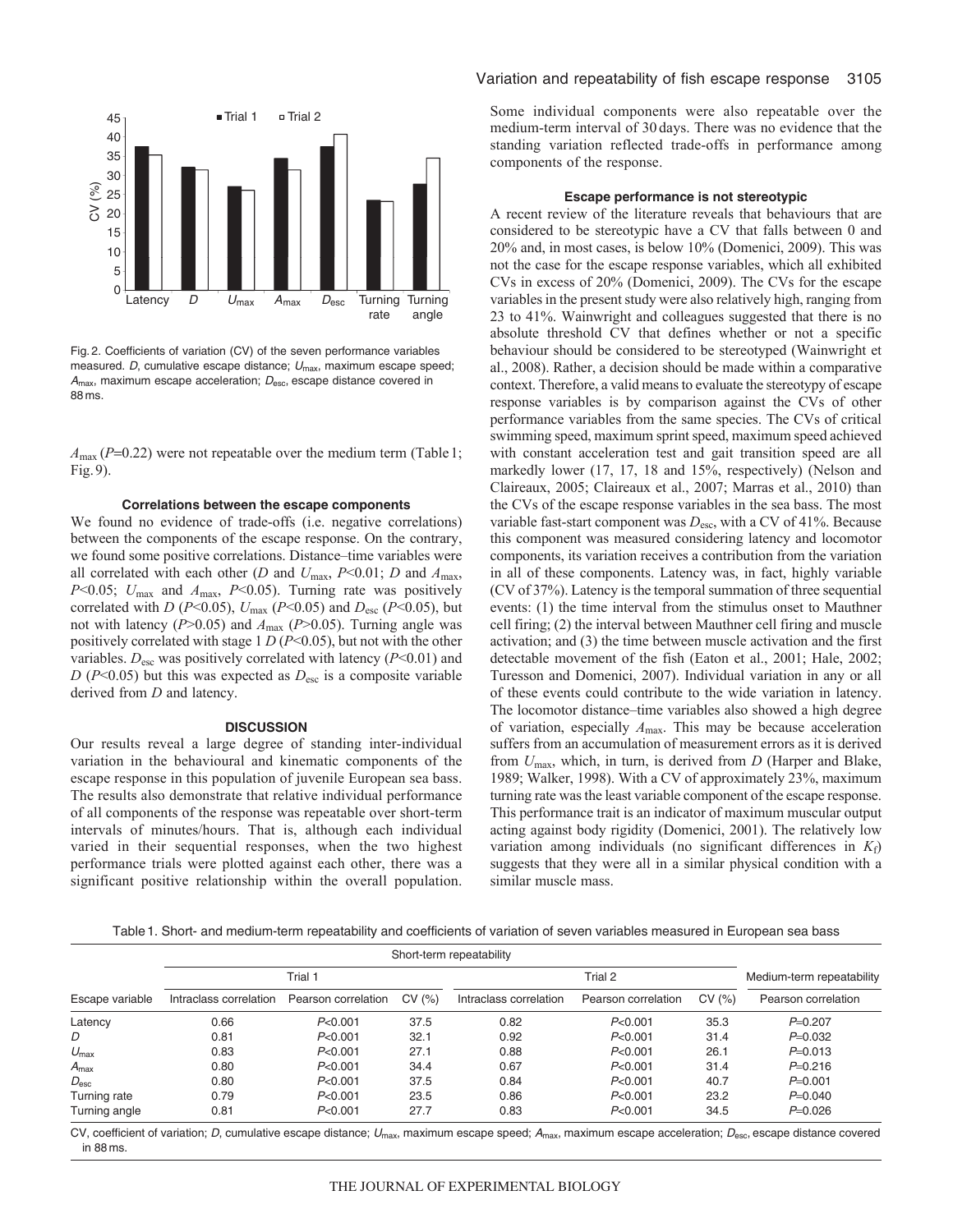



the escape response of European sea bass shown as the relationship between the shortest and the second shortest latency measured for each individual fish in trial 1 (A) and trial 2 (B; performed after an interval of 30 days).

# **Individual escape performance is repeatable**

We developed a protocol where individual fish were tested over five sequential repetitions in each trial. This was done for three reasons: (1) to determine whether a decline in performance would occur over subsequent short-term tests; (2) to ensure that maximum performance was elicited in at least one repetition, to avoid any potential confounding effects from underestimating maximum performance (Adolph and Pickering, 2008); and (3) to permit assessment of short- and medium-term repeatability of maximum performance. We found no decline or habituation effect in any of the fast-start components. Responsiveness, a key component for the escape response (Fuiman and Cowan, 2003), was not affected by the short-term sequence of stimulations. In fact, although some animals did not respond in some repetitions, this was never the same individual but was a random effect amongst the 38 fish. Latency did not show habituation over the short-term repetitions (30min),

in accordance with previous neurobiological studies which indicate that, although the nerves enter the refractory phase and cannot fire again until ion gradients are restored, this takes only few seconds in the Mauthner system (Kohashi and Oda, 2008). Therefore, the 30min interval used between trials was certainly sufficient for response restoration. Distance–time variables did not decline over subsequent repetitions, presumably indicating that there was no accumulative muscle fatigue. The escape response uses anaerobic white muscle and the sudden acceleration comprises only a few powerful tail beats. This presumably did not exhaust the endogenous fuels that power this type of muscular work in fish (Richards et al., 2002) and there was recovery of muscle homeostasis within the 30min prior to the subsequent stimulus. Although size is known to have an effect on some of the variables we tested (reviewed in Domenici, 2010), we did not find any effect of size within trials and, despite a size increase over the 30 days between trials,



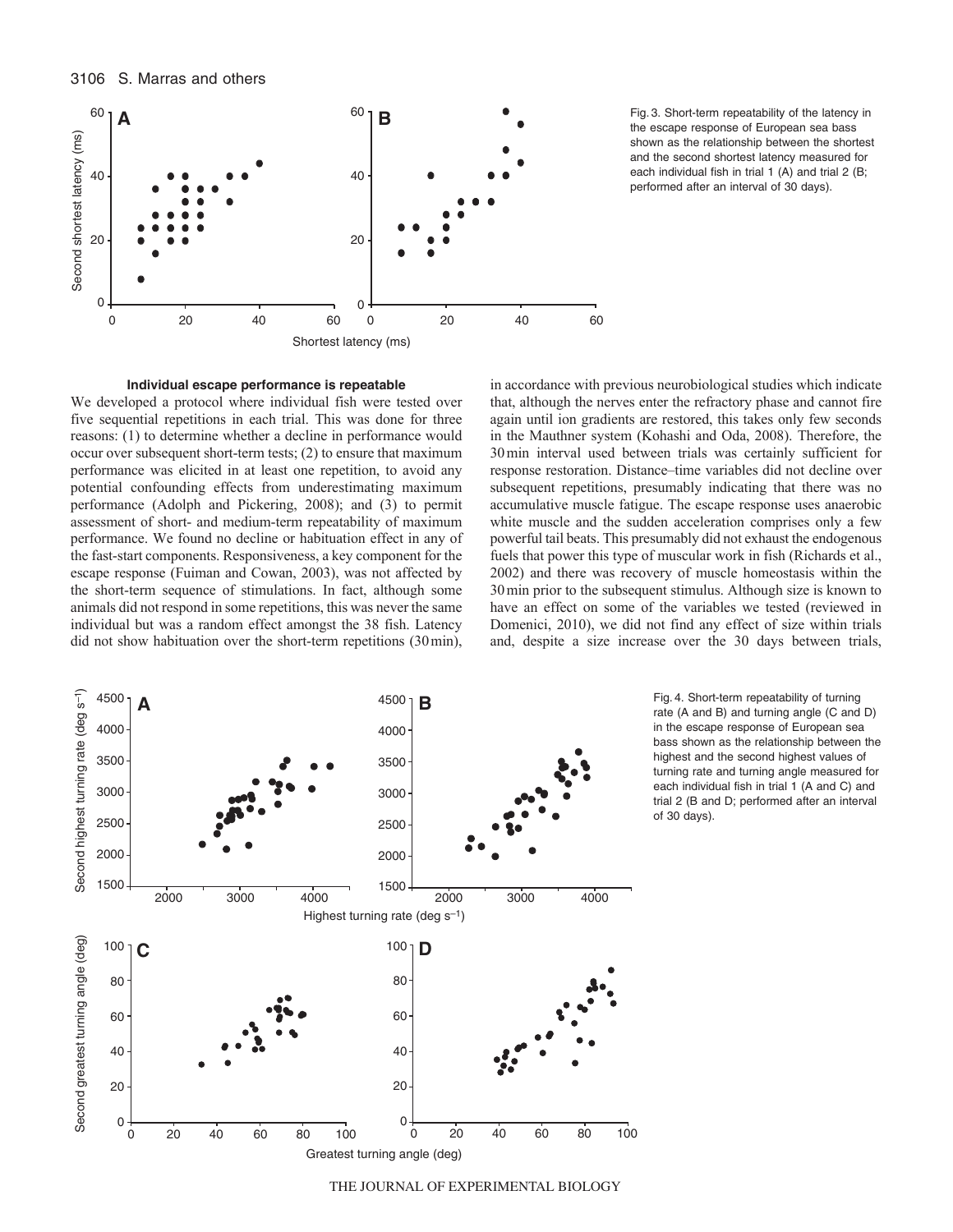

Fig. 5. Short-term repeatability of maximum D (A and B), highest  $U_{\text{max}}$  (C and D) and highest  $A_{\text{max}}$  (E and F) in the escape response of European sea bass shown as the relationship between the highest and the second-highest measurement of three components of the escape response measured in trial 1 (A, C and E) and trial 2 (B, D and F; performed after an interval of 30 days).

performance did not change significantly. This is perhaps due to the relatively short time interval between trial 1 and trial 2, which was associated with a relatively small (11%) increase in length. More importantly, the size increase between trials 1 and 2 did not affect the relative ranking of individual fish for any of the escape variables tested.

It has been demonstrated that individual variation in critical swimming speed, sprint speed and escape speed is temporally stable over periods of several months (up to 1 year) in various teleost species (Kolok, 1992; Nelson and Claireaux, 2005; Claireaux et al., 2007; Oufiero and Garland, 2009). Other components of the escape response such as responsiveness, latency to visual stimulus, distance



response of European sea bass shown as the relationship between the longest and the second longest  $D_{\text{esc}}$  measured for each individual fish in trial 1 (A) and trial 2 (B) performed at an interval of 30 days.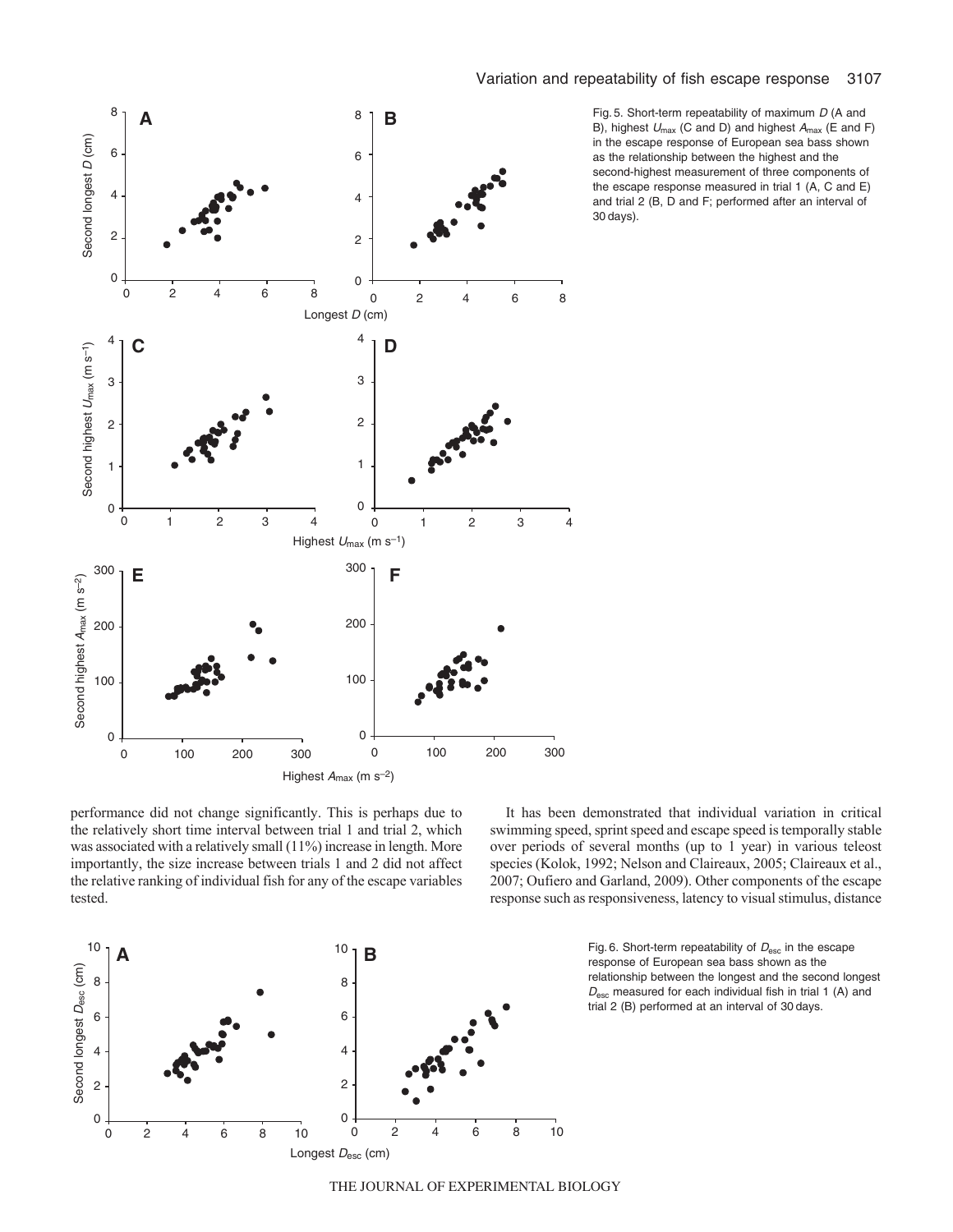

Fig. 7. Medium-term repeatability of maximum  $D(A)$ , highest  $U_{\text{max}}(B)$ , highest turning rate (C) and greatest turning angle (D) in the escape response of European sea bass shown as the correlations among values for individual sea bass over an interval of 30 days.



Fig. 8. Medium-term repeatability of  $D_{\text{esc}}$  shown as the relationship between values for individual sea bass over an interval of 30 days.

covered, response duration and speed were significantly repeatable in fish larvae over intervals of minutes to hours (Fuiman and Cowan, 2003). Here, we show that *D*, *U*max, turning rate, turning angle and *D*esc were also repeatable after an interval of 30 days. This was not the case for *A*max, perhaps because of its high variation, which may be related to having calculated it by double differentiation. Latency was also not repeatable over the medium term. This suggests that neurobiological performance may be less conservative than muscular performance in escape responses, although further studies would be necessary to test this idea empirically. Nevertheless, although latency was not repeatable over the medium term,  $D_{\text{esc}}$  was, which is in part dependent upon latency.  $D_{\text{esc}}$  is probably the most ecologically relevant component as it represents the distance travelled by the fish after being attacked.

To understand fully the potential evolutionary significance of these variables, quantitative genetic studies would need to be performed to investigate whether the intrinsic variation that we measured in this study is heritable across generations. Without these studies we cannot exclude a role for phenotypic plasticity, or even factors such as variation in maternal provisioning, in creating variation in the measured traits.

# **The standing variation does not reflect trade-offs amongst the components of escape performance**

Individual variation in performance in fish may determine individual survival (Walker et al., 2005), so if the fast start is important for escaping predators, it is surprising that selection has not maximized performance (Law and Blake, 1996). Thus, the existence of such standing variation in the sea bass suggests that there may be physiological and/or behavioural trade-offs within the response itself, or against other complex traits. For example, Turesson and colleagues found that accuracy in directionality may trade-off against reaction time in black gobies: individuals with longer latencies showed a higher proportion of escapes directed away from the stimulus (Turesson et al., 2009). In the current study, there was no evidence for trade-offs amongst the components of the response that we measured. This indicates that trade-offs, if they exist, must be against other ecologically important behavioural or performance traits. Behavioural ecology studies have revealed that particular components of the escape response in animals (e.g. reaction distance) may be modulated by alternative behavioural strategies, which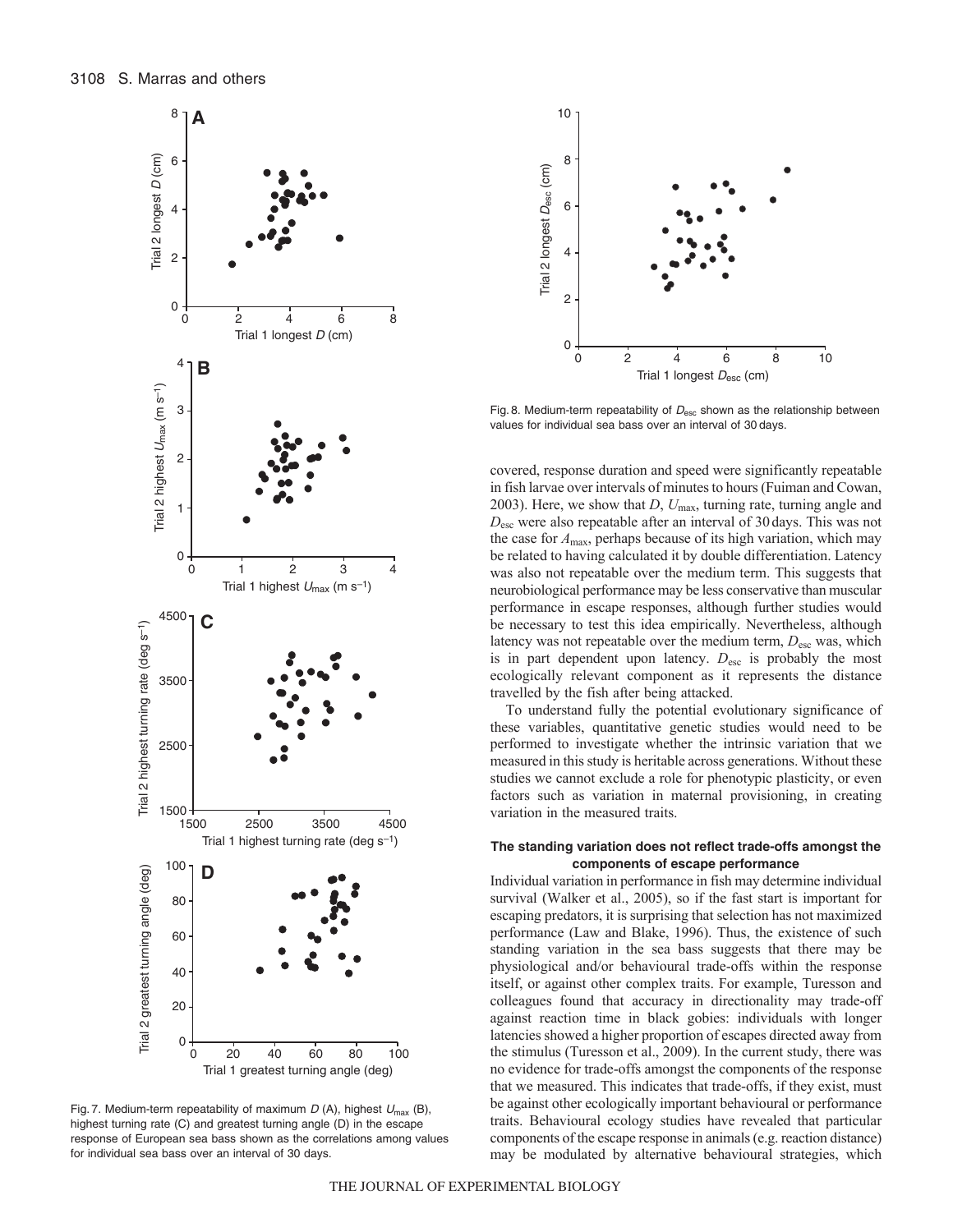

Fig. 9. Medium-term repeatability of latency (A) and  $A_{\text{max}}$ (B) shown as the relationship between values for individual sea bass over an interval of 30 days.

depend upon the prevailing context (Ydenberg and Dill, 1986; Lima and Dill, 1990). Thus, the exact costs and benefits of having a rapid escape response may be highly context dependent (Domenici, 2010). Animals do not automatically escape as soon as the predator is detected, indicating that there are inherent trade-offs in escaping *versus* remaining in the vicinity. For example, the cost of remaining can be modulated by the presence of a refuge. As a result, prey that are attacked when close to a refuge exhibit a smaller reaction distance (Ydenberg and Dill, 1986). In fish, Jones and Godin described a trade-off between escape performance and exploratory foraging behaviour, where fast escape reactors were slower explorers and *vice versa* (Jones and Godin, 2010). Trade-offs may also exist between the burst performance used in the escape response and other types of swimming. They have been proposed to exist when comparing species, or morphs, specialized for different lifestyles and foraging strategies (Webb, 1984; Webb, 1998; Domenici et al., 2008; Langerhans, 2009). For example, Tiger musky (*Esox* sp*.*), an esociform accelerator that can achieve bursts at very high speed, shows low steady swimming performance, while cruising specialists (e.g. tuna) may swim steadily for long periods of time but have low burst swimming performance (Webb, 1988; Domenici, 2003).

A complex life cycle, such as that of sea bass, may also be a source of variation in performance. During its life, this species occupies diverse environments where the fish may be subjected to various types and degrees of predation pressure (Quignard, 1984; Dufour et al., 2009). In environments with many predators, it may be beneficial to possess physiological adaptations toward increased burst performance, heightened sensory capabilities and short latencies. These adaptations may, however, be unnecessary and costly in habitats with few predators (O'Steen et al., 2002; Langerhans et al., 2004). The possibility that a rapid fast-start response may be more beneficial in some environments than in others may explain the presence of multiple phenotypes within a given population, especially during the early life stages. In this regard, it would be interesting to compare the coefficients of variation for different quantitative traits of two populations exposed to different degrees of variation in predator pressure.

### **Conclusions and perspectives**

The existence of temporally stable phenotypic variation in the escape performance suggests that it is an intrinsic characteristic of the individual and that this performance trait can be subject to natural selection (Arnold, 1983). This is particularly relevant within the context of global change. New environmental scenarios may have differential effects on populations of predators and prey (Domenici et al., 2007b), and therefore it is likely that the ability to escape predation will be of fundamental importance in determining future changes in distribution and abundance. Indeed, the individuals that will survive in the future may not be those that were the most fit in past environments (Carey, 2005). A large degree of intrinsic variation in escape performance is therefore likely to be particularly advantageous in populations that may face changes in predator pressure as a result of new environmental situations.

Further studies, in particular comparative studies between populations that might be expected to differ, should consider the potential for extensive variation in the components of the escape response, because this may have consequences for the ability to find statistically significant population differences.

#### **LIST OF SYMBOLS AND ABBREVIATIONS**

| $A_{\text{max}}$ | maximum escape acceleration                                  |
|------------------|--------------------------------------------------------------|
| $B_{\rm v}$      | best value of each escape variable measured over the five    |
|                  | stimulus repetitions, for each individual and for each trial |
| CoM              | centre of mass                                               |
| <b>CV</b>        | coefficient of variation                                     |
| $\prime$         | cumulative escape distance                                   |
| $D_{\rm esc}$    | escape distance covered in 88 ms                             |
| FL               | fork length                                                  |
| ICC              | intraclass correlation coefficient                           |
| $K_{\rm f}$      | condition factor                                             |
| $\overline{M}$   | mass                                                         |
| s.d.             | standard deviation                                           |
| max              | maximum escape speed                                         |
|                  |                                                              |

### **ACKNOWLEDGEMENTS**

We thank J.-F. Juillan for valuable technical assistance. This research was supported by the Centre National de la Recherche Scientifique (CNRS) and the Université Montpellier 2. S.M. was supported by a doctoral fellowship from the Regione Autonoma della Sardegna (Italy) and the European Commission; S.S.K. was supported by post-doctoral research grants from the Natural Sciences and Engineering Research Council of Canada and the Davies Charitable Foundation.

#### **REFERENCES**

- **Adolph, S. C. and Pickering, T.** (2008). Estimating maximum performance: effects of intraindividual variation. J. Exp. Biol. **211**, 1336-1343.
- **Arnold, S. J.** (1983). Morphology, performance and fitness. Am. Zool. **23**, 347-361. **Becker, W. A.** (1984). Manual of Quantitative Genetics (4th edn). Washington:
- Academic Enterprises, Pullman.
- **Bolnick, D. I., Svanback, R., Fordyce, J. A., Yang, L. H., Davis, J. M., Hulsey, C. D. and Forister, M. L.** (2003). The ecology of individuals: incidence and implications of individual specialization. Am. Nat. **161**, 1-28.
- **Carey, C.** (2005). How physiological methods and concepts can be useful in conservation biology. Integr. Comp. Biol. **45**, 4-11.
- **Claireaux, G., Handelsman, C., Standen, E. and Nelson, J. A.** (2007). Thermal and temporal stability of swimming performance in the European sea bass. Physiol. Biochem. Zool. **80**, 186-196.
- **Dadda, M., Koolhaas, W. H. and Domenici, P.** (2010). Behavioural asymmetry affects escape performance in a teleost fish. Biol. Lett. **6**, 414-417.
- **Domenici, P.** (2001). Scaling the locomotor performance in predator-prey interactions: from fish to killer whales. Comp. Biochem. Physiol. **131**, 169-182.
- **Domenici, P.** (2003). Habitat, body design and the swimming performance of fish. In Vertebrate Biomechanics and Evolution (ed. V. L. Bels, J.-P. Gasc and A. Casinos), pp. 137-160. Oxford, UK: BIOS Scientific Publishers Ltd.